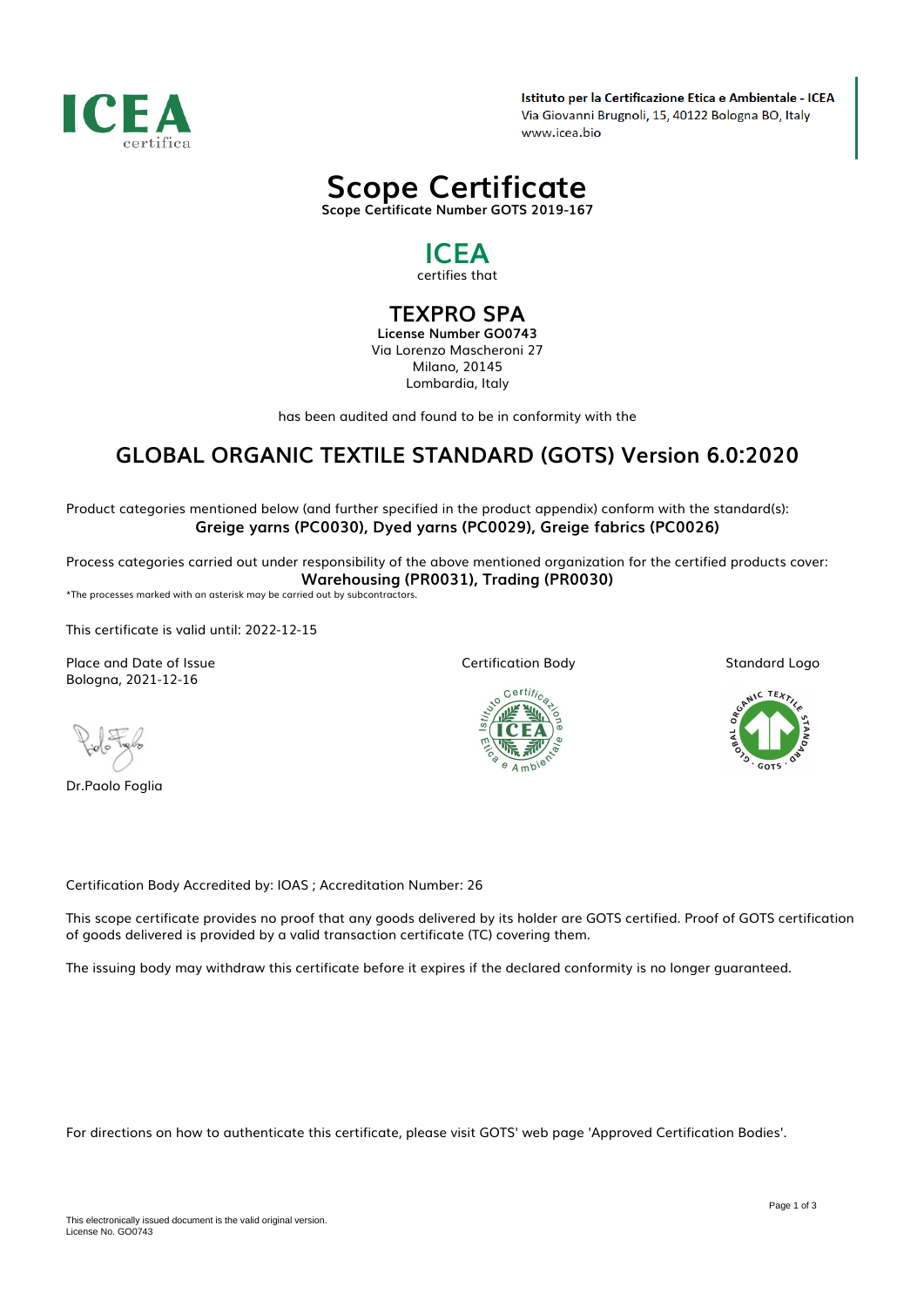

#### *Scope Certificate Number GOTS 2019-167 (continued) TEXPRO SPA GOTS Version 6.0:2020*

*Under the scope of this certificate, the following products are covered.*

| <b>Products Appendix</b> |                       |                                                                                      |                           |
|--------------------------|-----------------------|--------------------------------------------------------------------------------------|---------------------------|
| <b>Product Category</b>  | lProduct Details      | <b>Material Composition</b>                                                          | Standard (Label<br>Grade) |
| Greige yarns (PC0030)    | Carded yarns (PD0067) | 100.00% Organic Cotton (RM0104)                                                      | Organic                   |
| Greige yarns (PC0030)    | (PD0102)              | Normally combed yarns 100.00% Organic Cotton (RM0104)                                | Organic                   |
| Greige fabrics (PC0026)  |                       | Knitted fabrics (PD0058) 100.00% Organic Cotton (RM0104)                             | Organic                   |
| Greige fabrics (PC0026)  |                       | Knitted fabrics (PD0058) 97.00% Organic Cotton (RM0104) + 3.00%<br>Elastane (RM0160) | Organic                   |
| Greige fabrics (PC0026)  |                       | Knitted fabrics (PD0058) 96.00% Organic Cotton (RM0104) + 4.00%<br>Elastane (RM0160) | Organic                   |
| Greige fabrics (PC0026)  |                       | Knitted fabrics (PD0058) 95.00% Organic Cotton (RM0104) + 5.00%<br>Elastane (RM0160) | Organic                   |
| Greige fabrics (PC0026)  |                       | Knitted fabrics (PD0058) 98.00% Organic Cotton (RM0104) + 2.00%<br>Elastane (RM0160) | Organic                   |
| Dyed yarns (PC0029)      | (PD0102)              | Normally combed yarns 100.00% Organic Cotton (RM0104)                                | Organic                   |

*Place and Date of Issue Bologna, 2021-12-16*

*Dr.Paolo Foglia*

*Certification Body*



*Standard Logo*